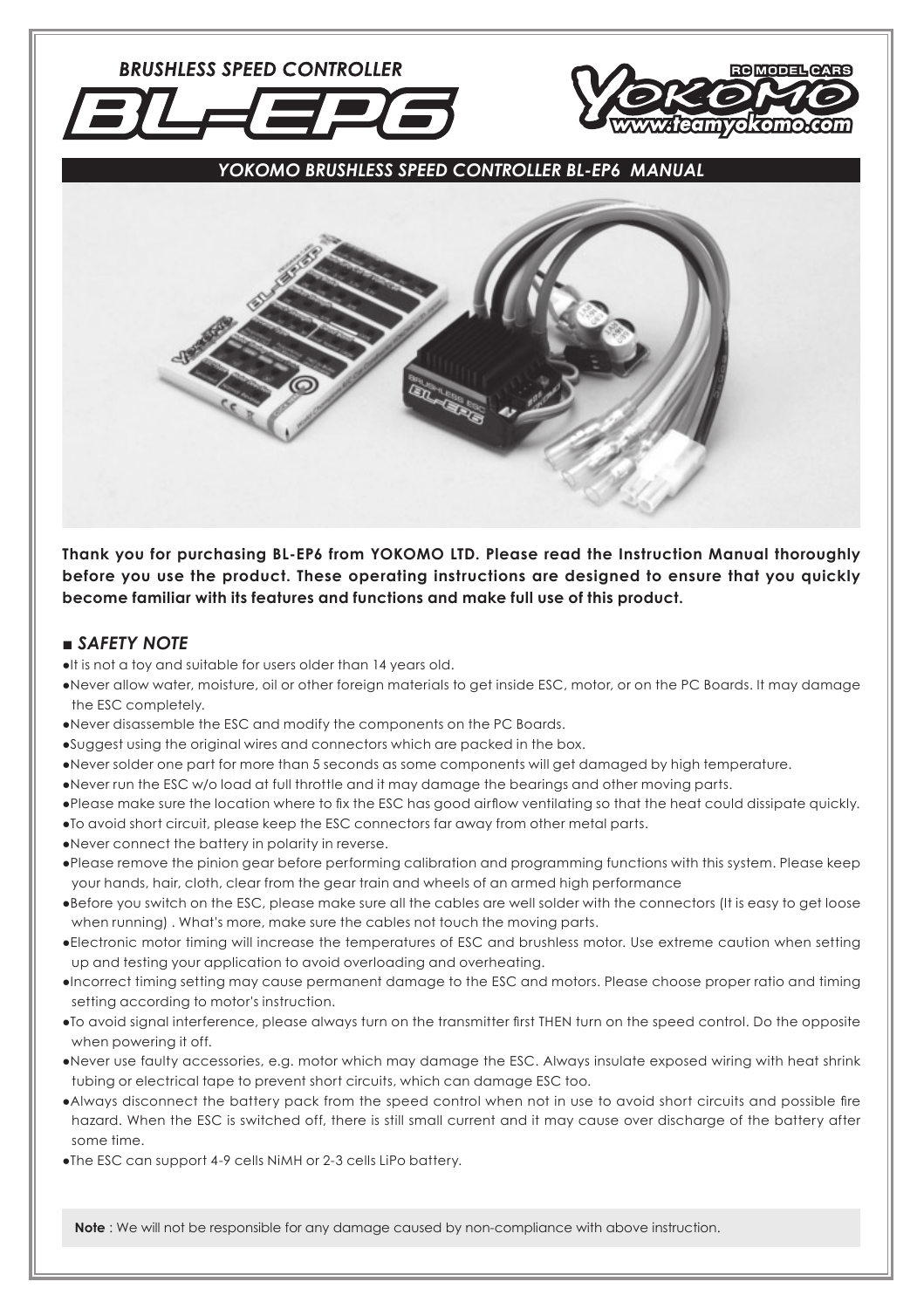#### **1.Plan Speed Control Placement**

Choose a location for the speed control that is protected from debris. To prevent radio interference, place the speed control as far away from the radio receiver as possible and keep the power wires as short as possible. Select a location that has good airflow ventilating. If the ESC gets air flow, it will run cooler; and that means it will be more efficient.

### **2.Mount Speed Control in Vehicle**

Use double-sided tape to mount the speed control in vehicle (do not use CA glue).

### *■ CONNECTION*

- 1)Connect the motor sensor harness to ESC. Insert the 6 pin connector on the end of the motor's sensor wires into ESC's sensor harness socket.
- 2)Connect Throttle lead to ESC and other end to the Receiver (Throttle Channel, Ch2)

3)Connect the motor and the ESC. 4)Connect ESC to batter pack.

\**Calibration is necessary for the fi rst use of the ESC, or whenever used with a new/different transmitter.*

*Individual transmitter's signals for full throttle, full brake and neutral vary. You must calibrate your ESC so that it will operate more effectively with your transmitter.* Servo (Ch1)



# *■ How to calibrate the ESC?*

1)ESC switch OFF.

2)Connect the ESC to the battery and the motor.

3)Turn on the transmitter.

- 4)Press and hold the ESC switch for few seconds, the motor will ring long beep once. After that, the red LED will blink the motor will ring like beep-beep-beep… in a row which indicates it is time to set the neutral position, full throttle and full brake one by one. You could release the ESC switch now.
- 5)Keep the throttle trigger in neutral position, press the ESC switch once, the green LED will blink once then extinguish and the motor will ring beep once which indicates the neutral position has been set.
- 6)Hold full throttle and press the ESC switch once, the green LED will blink twice then extinguish and the motor will ring twice like beep-beep which indicates the full throttle has been set.
- 7)Move the throttle trigger to full brake and hold full brake, press the ESC switch once, the green LED will blink three times then extinguish and the motor will ring three times like beep-beep-beep which indicates the full brake has been set.
- 8)After the calibration is finished, keep the throttle in neutral position, the red LED will stay ON, the ESC and the motor is ready to work.

## *■ ESC ON/OFF AND LED INDICATOR*

1.ESC ON/OFF: When the ESC is OFF, press the switch once, the red LED will stay on (The factory default motor turbo timing is 10ー), then the ESC is ready to work. When the ESC is on, press and hold the switch for 1 second, the LED will extinguish and the ESC is OFF.

#### *CAUTION:*

1.After running at full load, the ESC will be very hot. In this case, please turn off the ESC after it cools down.

- 2.When the motor is running, the ESC can't be powered off by pressing the switch; when the motor stops working, the ESC can be powered off. In an emergency, please disconnect the battery to power off the ESC.
- 3.When the motor is running, keep the trigger of the transmitter to full brake for 4 seconds, the ESC will be off.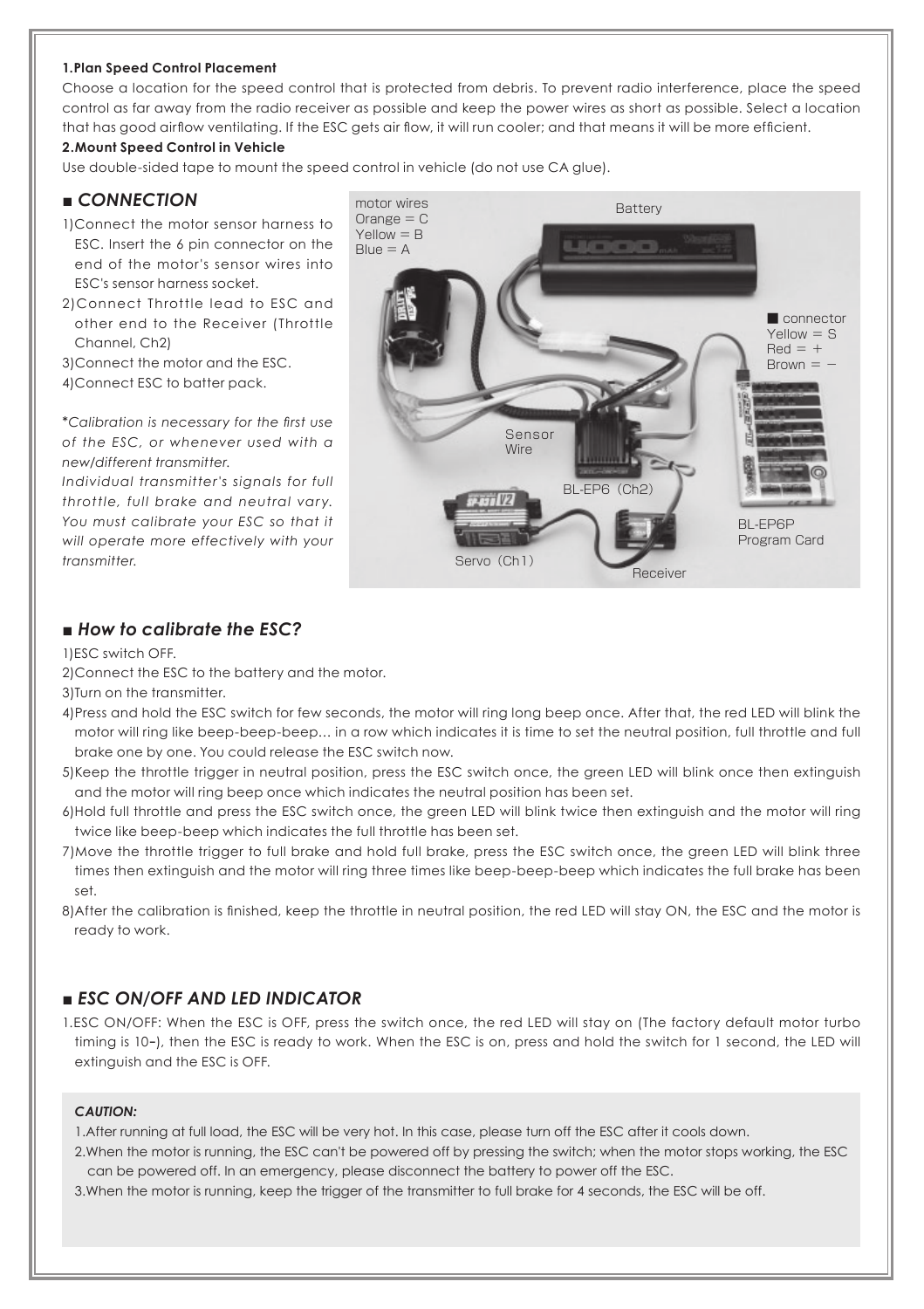| 2. Explanation of LED Indicator                                                                        |                                             |  |
|--------------------------------------------------------------------------------------------------------|---------------------------------------------|--|
| The throttle trigger is in neutral position                                                            | Red LED is blinking (zero fiming)           |  |
| The throttle trigger is in neutral position                                                            | Red LED stays on (Motor turbo timing is on) |  |
| The motor is running while the throttle trigger doesn'<br>reach to the highest throttle/brake position | Green LED is blinking.                      |  |
| The throttle trigger is at the highest throttle/brake position.                                        | Green LED stays ON                          |  |

# *■ Programming Card*

Programming Card allows you to modify the most commonly used settings in your ESC controller all at the touch of a single button. No computer needed.

Simply connect the Programming Card to the throttle lead of the controller and power the programming card as described below. Click the button to scroll through and change the indicated settings. All the settings will show on the programming card at once.



#### *Instruction for Program Card*

●Turn off the ESC.

- Connect the lead from program card's 3 pins connector to the program interface pins of the ESC. (Please refer ESC's Instruction Manual for details. The connection methods for different ESC may varies)
- ●Turn on the ESC to apply power to both ESC and Program Card.
- ●All the current settings will be displayed on the correspond LEDs.
- ●Press and release button to move between settings.
- ●Press and hold button to change the value for that setting.
- ●Turn off the ESC and disconnect lead from Program Card.

Can't get any easier!

# *■ Programmable Items and Description*

| Program Item                 | Description                | <b>Factory Default Setting</b> |
|------------------------------|----------------------------|--------------------------------|
| Cut Off Voltage              | Auto LiPo                  | $\star$                        |
|                              | None                       |                                |
|                              | 5V                         |                                |
|                              | 6V                         |                                |
|                              | 9V                         |                                |
|                              | 12V                        |                                |
| Auto-Lipo Cut Off Volts/CELL | 3.0V                       |                                |
|                              | 3.1V                       |                                |
|                              | 3.2V                       | $\star$                        |
|                              | 3.3V                       |                                |
| Drag Brake                   | 0%-30% (in 5% increment)   | 10%                            |
| <b>Brakes Strength</b>       | 0%-100% (in 10% increment) | 80%                            |
| Punch Strength               | 0-30 (in 5 increment)      | 10                             |
| Dead Band                    | Small                      |                                |
|                              | Normal                     | $\star$                        |
|                              | Large                      |                                |
| Reverse Type                 | Proportional Rev. Lock Out |                                |
|                              | Proportional w/o Reverse   | $\star$                        |
|                              | FWD to Brake and Reverse   |                                |
| Moto Timing (Sensor Only)    | 0°-30° (in 5° increment)   | $10^{\circ}$                   |
| <b>ESC Type Setting</b>      | <b>ESC Sensor</b>          | Auto                           |
| Moto Direction               | Normal                     | $\star$                        |
|                              | Reverse                    |                                |